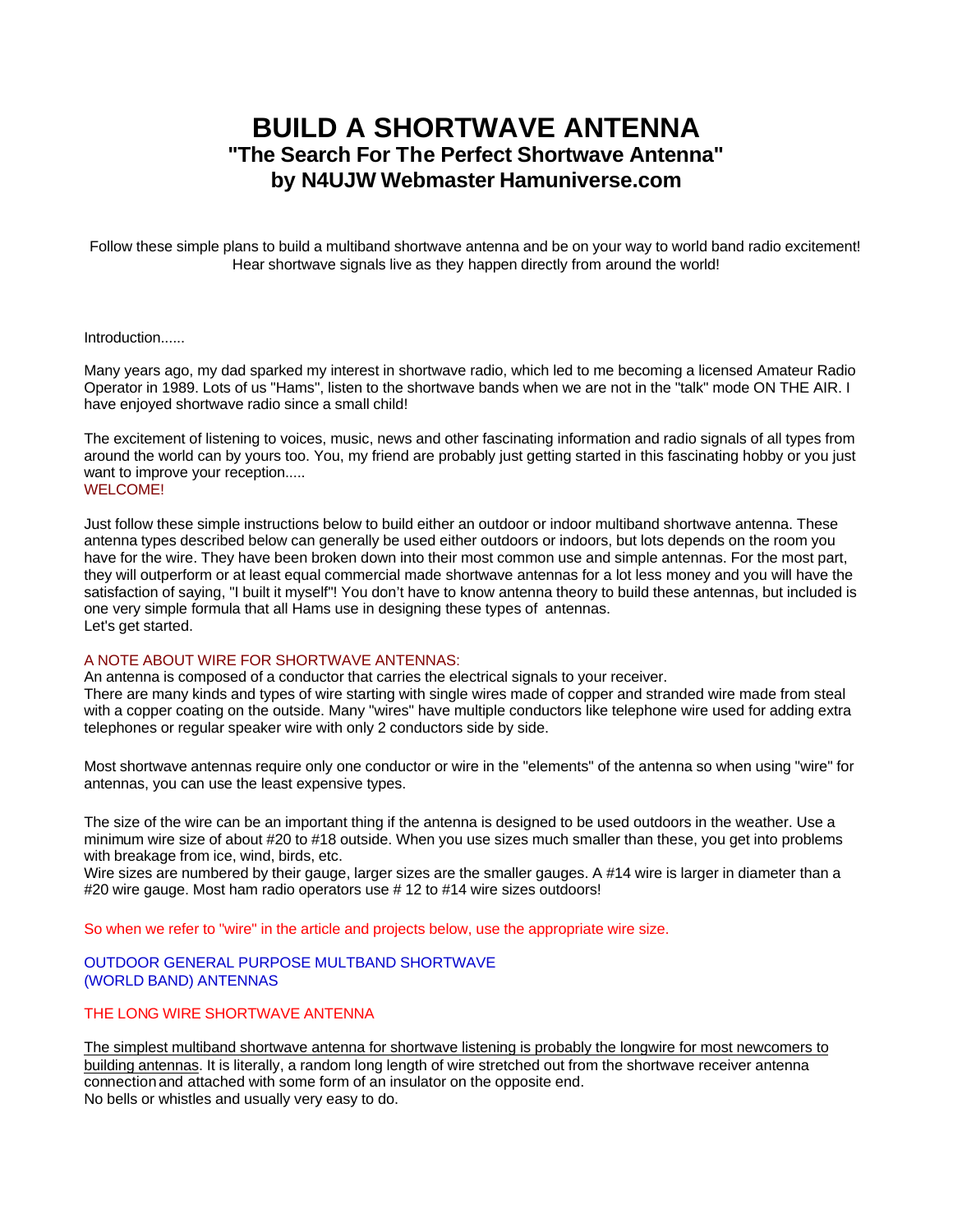Your shortwave radio probably has either a short telescoping (pull-up) antenna and or a connection point for an external antenna usually on the rear.

A very simple method of drastically increasing the signal strength to your shortwave radio is to simply add about 50 to 70 feet or more of insulated wire of small diameter, (size not critical, it must support it's own weight), attached to either the telescoping antenna with an alligator clip or a suitable connector to the rear external antenna connection and stringing it out across or from the house to the appropriate support as high as possible on each end with some form of insulator along the entire length, (a non-metal device that will not pass electricity). In other words, don't run it along a water pipe, conduit, metal house siding, rain gutters, etc. It can be tacked along the ceiling or snaked up into the attic or around the roof. Just don't run it close to metal. Use your imagination. Make sure that you have removed the insulation when adding the connector or alligator clip.

#### DANGER! DO NOT STRING THIS ANTENNA OR ANY ANTENNA OVER, UNDER or NEAR ANY ELECTRIC POWER LINES OF ANY TYPE! YOUR LIFE WILL BE IN YOUR HANDS, NOT MINE and I assume no liability. Repeat....never

OVER, UNDER or NEAR POWER LINES! This includes the service drop wire from the utility power pole to your electric meter! Have adequate space allowed to insure that if a power line falls, it will not fall on your shortwave antenna! Use this rule of thumb....

If it is under the power line......the power line WILL FALL! If it is over it, the antenna WILL FALL! Don't let either happen!

## Now back to shortwave antennas.

The longwire type of antenna is a compromise as ALL antennas are. Don't expect the same reception 100% of the time from the same station. Mother nature and man-made variables will surely destroy your expectations.

This type of antenna generally "picks up" stations better in the direction of the wire, so if you live in the U.S.A., you can string it in a Northeast Southwest direction and get the European stations somewhat better. Don't worry if your layout is not perfect....just put it up and have fun listening.

## THE MULTIBAND LONG WIRE SHORTWAVE ANTENNA

A Much Better But More Complicated Antenna

This antenna is end supported and designed to receive the major shortwave bands between 90 meters and 16 meters. It uses only 4 wires and a unique antenna property called harmonics to get 8 bands using only 4 wires! Again, it is a compromise but an excellent performer....the perfect antenna does not exist. We "Hams" are working on it constantly!

After construction, this shortwave antenna should be stretched out in a straight line as high as possible as in the long wire antenna above, and about 140 feet straight out from the house! Don't fret! If you cant', you can't. Utilize your existing space. More supports may be required for a zig zag layout but performance may suffer a bit. Don't worry, it will certainly outperform that built in poor excuse for an antenna!

It consists of 4 separated insulated wires, (measurements below), all connected (soldered) on one end, leaving the opposite end unconnected and insulated at the support. If you do not know how to solder, then scrap all the coating from the wire down to bare copper and tie the ends together using several knots. You really should learn to solder though!. This will make for a more permanent and much better electrical connection.

The soldered end must be between an insulator and the radio for mechanical strength.

You don't want much stress on the soldered connection other than the coax leading to the radio. The end that has all wires connected should be soldered to the center wire of a suitable length of 50 - 75 ohm coaxial cable leading to the short wave radio with a suitable connection. A ground wire is soldered to the shield only of the coax at the same end that you soldered all the wires together and attached to a ground rod driven into the ground near the house. Seal and tape all outdoor connections from the weather. This antenna is called an end fed half wave antenna. See picture, formula and wire measurements for bands below:

(The lengths are not extremely critical, but try to get them as close as possible.)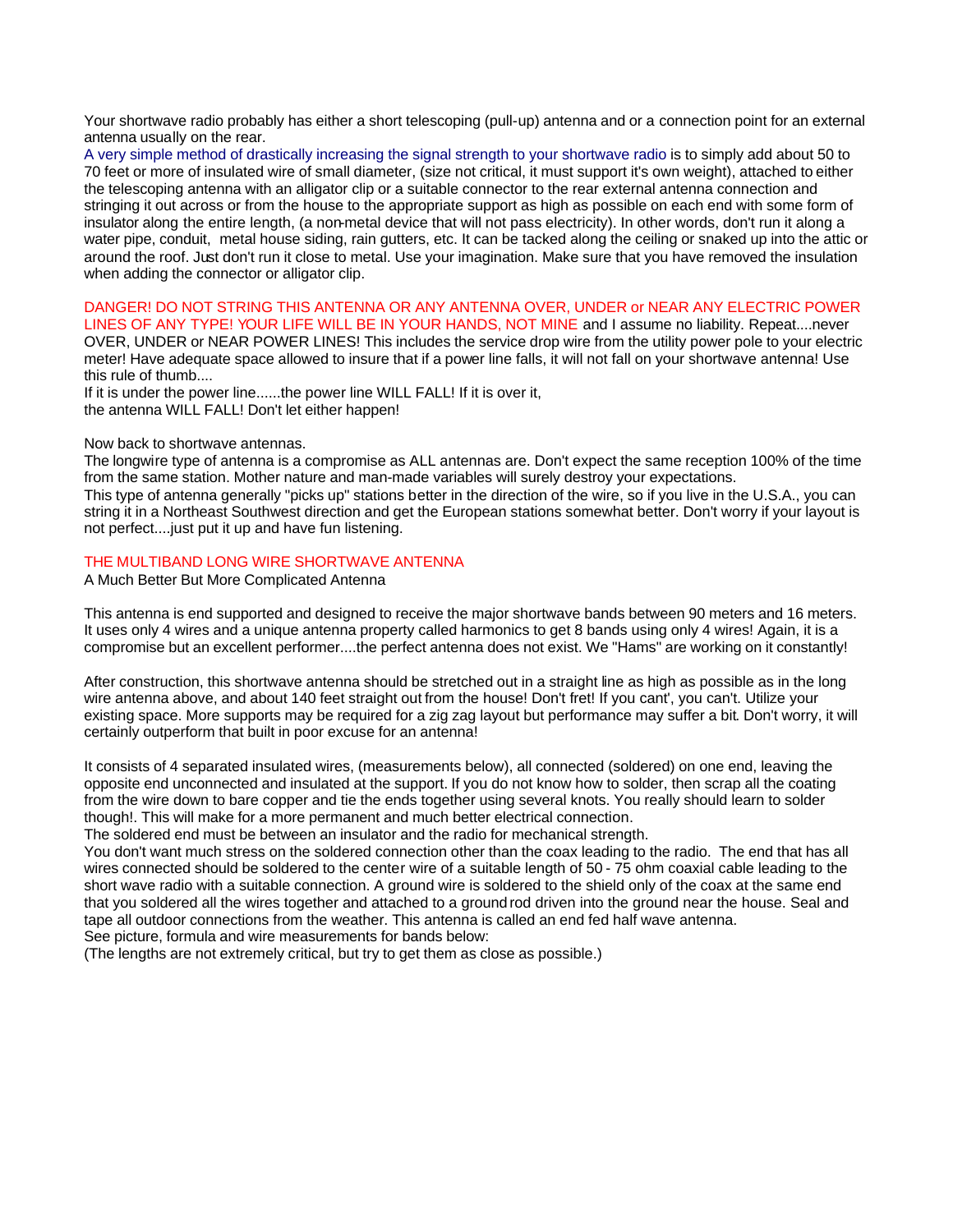

Note: In the instruction box above, the last sentence refers to the long portion of the wires, not at the connection point to the coax feed line to the receiver. All wires are connected together at the connector center conductor wire!

(frequencies shown below are approximate shortwave band centers):

Wire 1 (LONGEST WIRE) 3.25 MHz (90 meter band) 09.75 MHz (31 meter band 3rd harmonic)  $468 \div 3.25 = 144' 0''$ 

Wire 2 3.95 MHz (75 meter band) 11.85 MHz (25 meter band 3rd harmonic)  $468 \div 3.95 = 118' 6''$ 

Wire 3 5.10 MHz (60 meter band) 15.30 MHz (19 meter band 3rd harmonic)  $468 \div 5.10 = 91'$  9"

Wire 4 (SHORTEST WIRE) 5.90 MHz (49 meter band) 17.70 MHz (16 meter band 3rd harmonic)  $468 \div 5.90 = 79'3''$ 

The number 468 divided by the frequency above is the formula for calculating a half wave antenna length used all the time by Amateur radio operators in building many different kinds of antennas.

You'll need about 435 feet of wire for this antenna plus appropriate length of coaxial cable.

Check with Lowe's, Home Depot, Radio shack, Wal Mart, farm supply stores and other stores that might have wire bargains. Dual conductor speaker hookup wire can be purchased in rolls and split in half to double the length. Multiconductor tv antenna rotor wire can be used the same way. Electric fence wire is also a good alternative.

The wires are spread 3-4 inches apart, held in place with simple non-conductive spacers. Just cut a few pairs of the acrylic, Plexiglas, plastic strips or other non-conductive material that will not be damaged by moisture long enough to attach the wires keeping the spacing about 3 to 4 inches or further if you want. Use your own ingenuity with the attachment method while keeping them separated. To accomplish all of this, you stretch the antenna on the ground, assemble it, then get it up to the support with your own best way.

# OUTDOOR CENTER FED MULTIBAND (FAN) DIPOLE SHORT WAVE ANTENNA

NOTE: For use with the higher quality table model communications receivers that have standard antenna connectors capable of using direct coaxial cable connectors.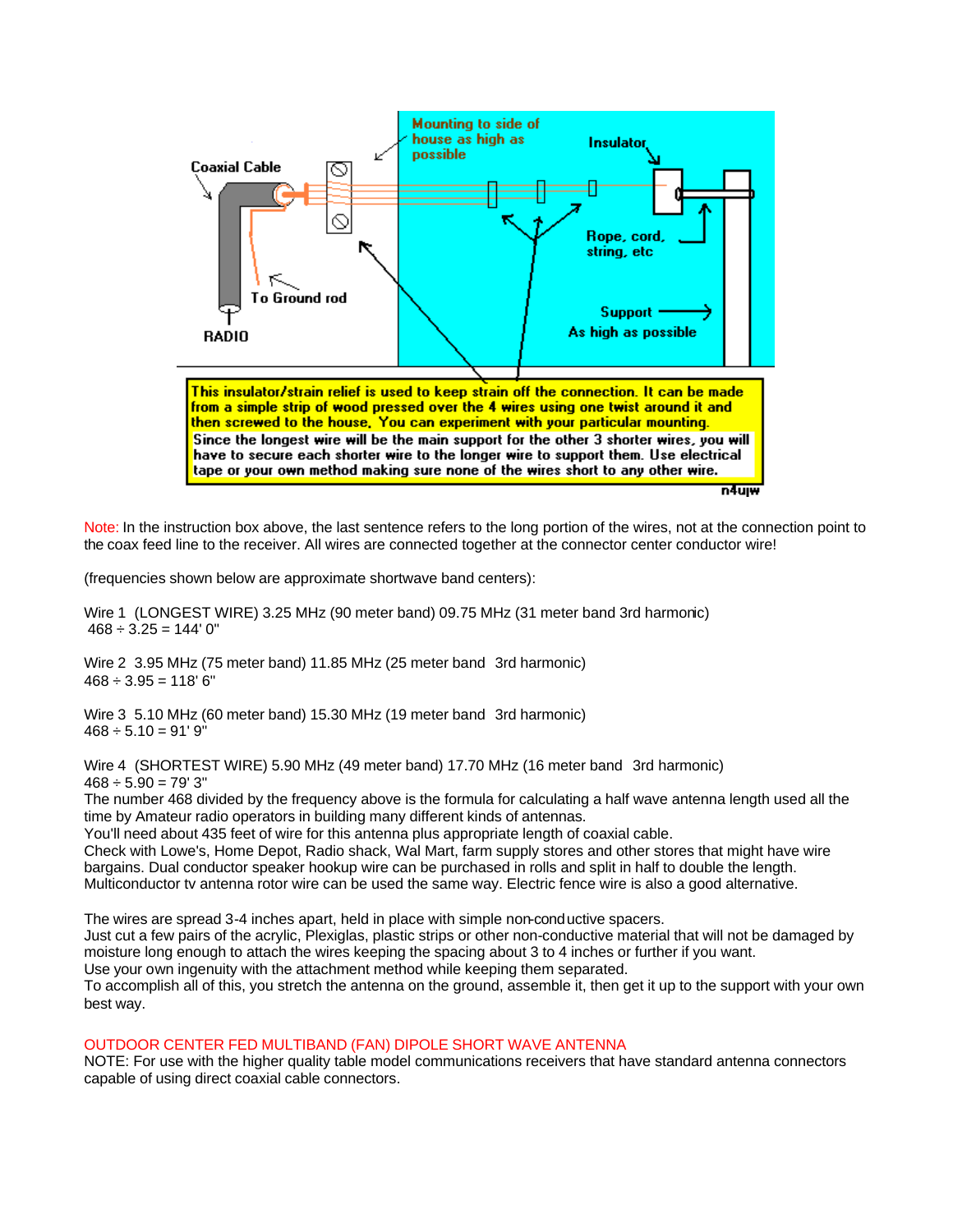This antenna type is used by many Ham Radio Operators worldwide and is very popular but the lengths for the Ham bands are entirely different.

The entire length of the antenna is about the same as the one above and the coaxial cable is connected in the center of the span with the center conductor connected to one side of the antenna and the shield connected to the other side then at the other end, to the receiver.

The formula used for this antenna is the same as the Multiband Long Wire above:

468 / by frequency in mhz = total length in feet. This resulting length is cut in half!

One antenna per band stacked.

It is somewhat more complicated in construction due to the center connection and requires support in three places....each end plus the center. The preferred method for using this antenna is drawn in the picture below with the wires "fanned" apart with at least a foot of separation between the ends.

All of the wire elements can be close spaced but some interaction will occur. Insulated wire is best so the individual wires do not connect on the longer lengths of the antenna.

Choose the antenna of your choice depending on your constructions skill and needs. Either way, they both will be much better than the little telescoping antenna that comes with most portable receivers.

The center fed multiband dipole antenna (drawn below) consists of 2 separate sections of 4 wires on each side of the center connection at the support consisting of 4 wires connected to the center conductor of the coax and the other 4 connected to the shield.

In this arrangement, one half of the antenna is feeding the center conductor and the other half is feeding the shield. Each side must be insulated....not connected....to the other side. The other end of the coax is connected to the radio with the appropriate connector.

Use lengths in the above multiband antenna with total length split in half using the formula....half on one side and half on the other for each wire length per band. The coax can be anything from 50 ohm to 75 ohm. Not critical on receive!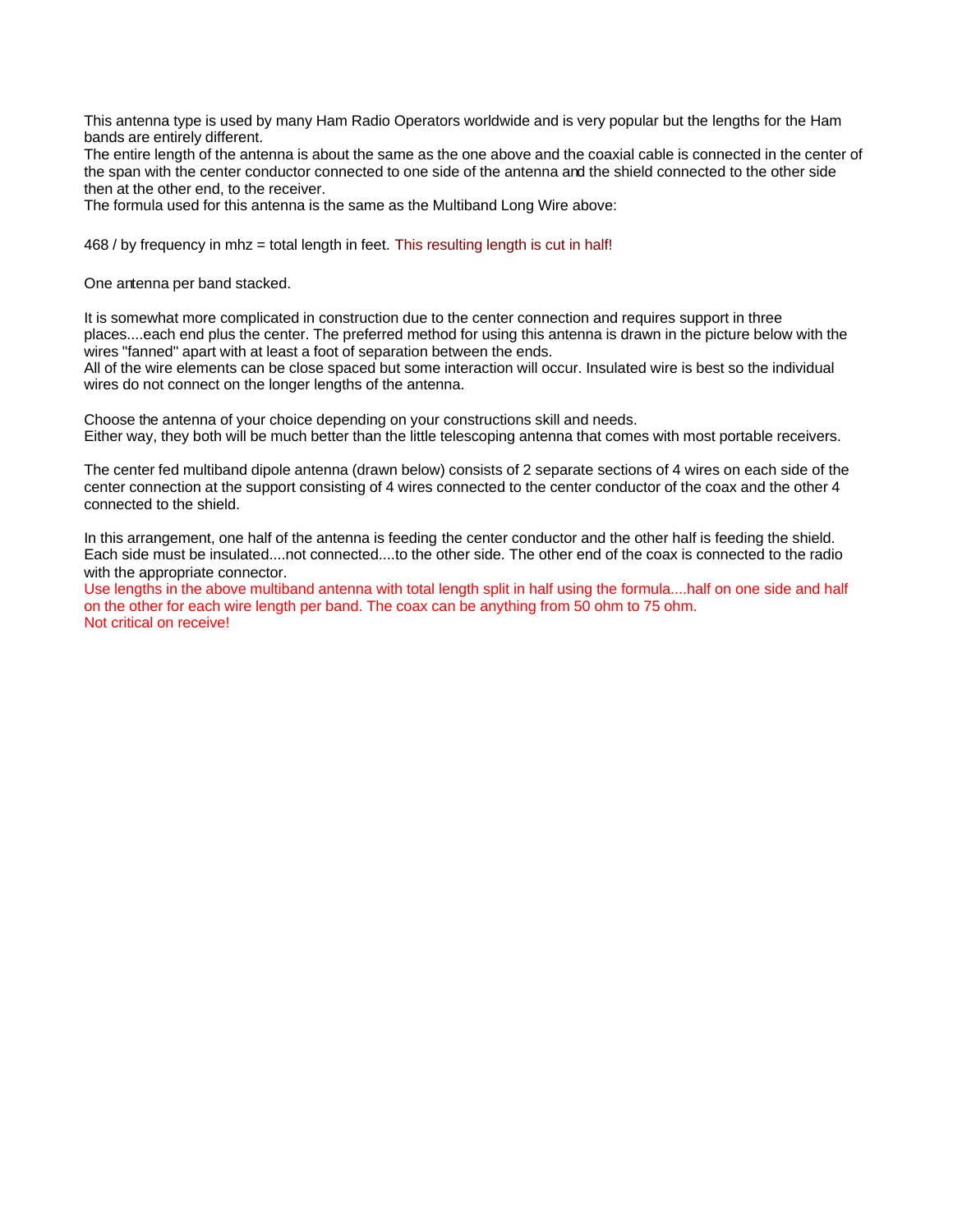

Shown supported between two wooden poles. Gray rectangles are insulators. Yellow circles are pulleys.

Orange lines are dipole elements.

Heavy black vertical line in center is coax leading to radio.

Note that one side of antenna is connected to center of coax, shield to the other side.

The final assembled antenna can be installed with the center section higher than the ends, making it look like an inverted V, like this  $\Lambda$ . Make the angle of the V about 90 degrees or more.

Or it can be horizontal to the earth or anywhere in between.

The inverted V configuration is more omni-directional, (all directions), than the horizontal method which tends to receive best, broadside to the wire. Less real estate is required for the inverted V method. Center supporting also has less tension on the antenna so smaller wire size may be used to save money.

Choose the antenna of your choice above depending on your constructions skill and needs. Either way, they both will be better than the little telescoping antenna that comes with most portable receivers. Enjoy!

# INDOOR MULTBAND SHORTWAVE ANTENNAS

#### Attic Antennas

To begin with building and installing an attic antenna that helps your reception, you need to take stock of your attic's measurements, particularly the length of the attic at it's longest distance that you have easy access and your radio's location.

One of the more common house sizes is about 50 to 60 feet long and about 25 to 30 feet wide at the ground level. Your house or home may be entirely different. The accessible attic space usually is much less than this. You will have to really compromise with an attic antenna as far as the band coverage is concerned for a short wave antenna to perform adequately. Use the dimensions of your attic and compare them with the lengths of the long wire and dipole type antennas in this article above and choose the one that you can "fit" into the attic. You may not be able to use lengths for all the bands, but again, no matter what length your end result is, it will certainly outperform that little pip squeak of a poor excuse for an antenna that came with the radio! Just utilize the space that you have and don't worry about the length. Just use as much wire as you can and forget about that "perfect antenna". It still does not exist up to this point in this article! Hams are still working worldwide on it!

The best place to mount or attach the antenna is against the peak or highest part of the roof thereby keeping it away